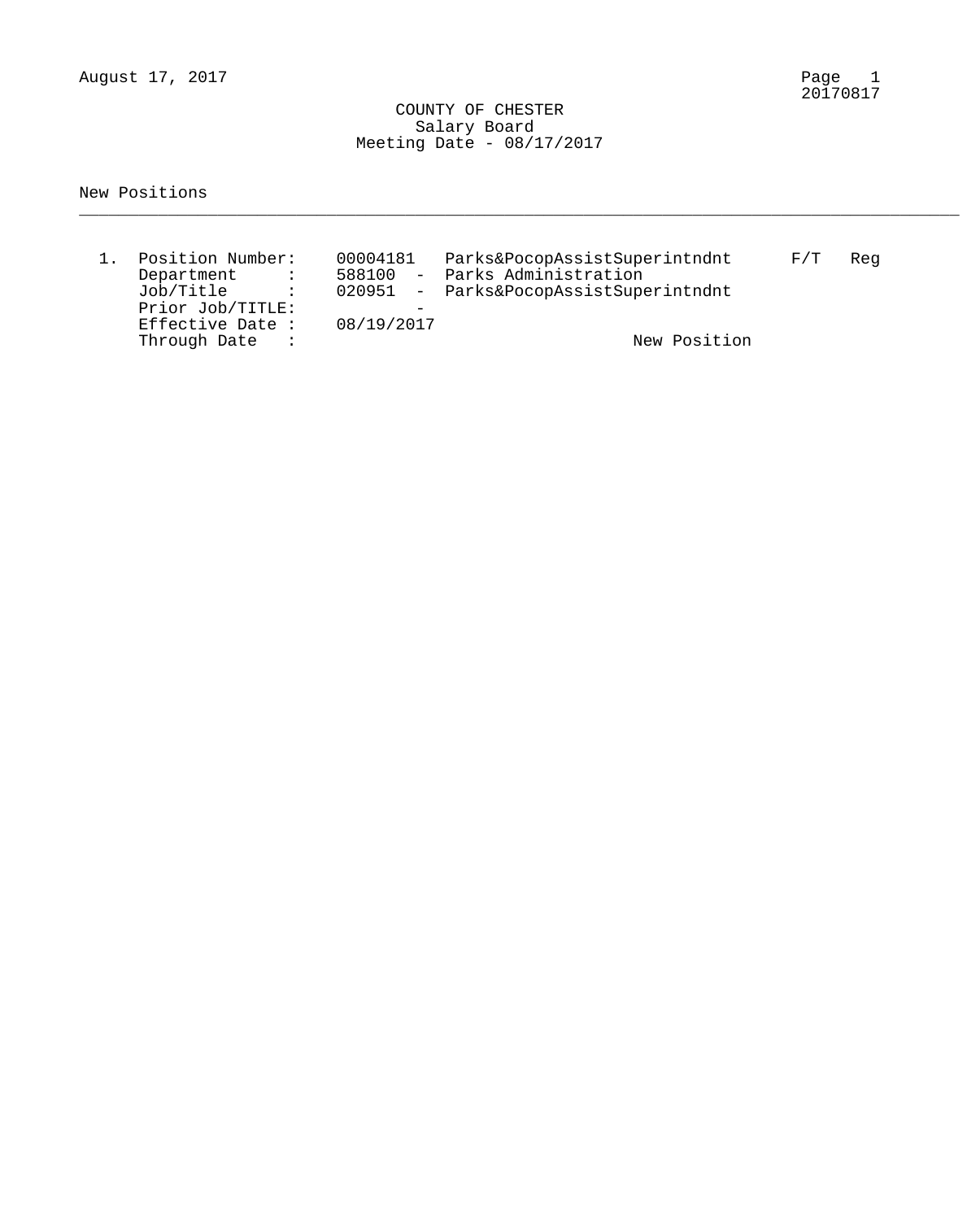\_\_\_\_\_\_\_\_\_\_\_\_\_\_\_\_\_\_\_\_\_\_\_\_\_\_\_\_\_\_\_\_\_\_\_\_\_\_\_\_\_\_\_\_\_\_\_\_\_\_\_\_\_\_\_\_\_\_\_\_\_\_\_\_\_\_\_\_\_\_\_\_\_\_\_\_\_\_\_\_

| 2. | Position Number:<br>Department<br>JOB/TITLE<br>Prior Job/TITLE:<br>Effective Date :                   | 00000002<br>588400<br>$\equiv$<br>040577<br>$ \,$<br>$040691 -$<br>08/19/2017         | Maintenance Technician II<br>Parks Warwick<br>Maintenance Technician II<br>Crew Leader                                            | Job Re-Classification | F/T | Reg |
|----|-------------------------------------------------------------------------------------------------------|---------------------------------------------------------------------------------------|-----------------------------------------------------------------------------------------------------------------------------------|-----------------------|-----|-----|
| 3. | Position Number:<br>Department<br>JOB/TITLE<br>Prior Job/TITLE:<br>Effective Date :                   | 00000032<br>588300<br>$\frac{1}{2}$<br>040577<br>$ \,$<br>040570<br>$-$<br>08/19/2017 | Maintenance Technician II<br>Parks Nottingham<br>Maintenance Technician II<br>Maint/Const Worker II                               | Job Re-Classification | F/T | Reg |
| 4. | Position Number:<br>Department<br>JOB/TITLE<br>$\ddot{\cdot}$<br>Prior Job/TITLE:<br>Effective Date : | 00000040<br>588400<br>$\sim$ .<br>040578<br>041085<br>$\frac{1}{2}$<br>08/19/2017     | Maintenance Technician III<br>Parks Warwick<br>Maintenance Technician III<br>Regional Park Foreman                                | Job Re-Classification | F/T | Reg |
| 5. | Position Number:<br>Department<br>JOB/TITLE<br>Prior Job/TITLE:<br>Effective Date :                   | 00000094<br>478120<br>030583<br>$ \,$<br>030030<br>$ \,$<br>08/19/2017                | Population Health Coordinator<br>Chronic Disease Injury Prvntn<br>Population Health Coordinator<br>ChronicDisease&InjuryPrevCoord | Job Re-Classification | F/T | Reg |
| 6. | Position Number:<br>Department<br>JOB/TITLE<br>Prior Job/TITLE:<br>Effective Date :                   | 00000306<br>588500<br>$ \,$<br>040578<br>$-$<br>040691<br>$  \,$<br>08/19/2017        | Maintenance Technician III<br>Parks Springton Manor<br>Maintenance Technician III<br>Crew Leader                                  | Job Re-Classification | F/T | Reg |
| 7. | Position Number:<br>Department<br>JOB/TITLE<br>Prior Job/TITLE:<br>Effective Date :                   | 00000337<br>075500<br>040578<br>$-$<br>040180<br>$-$<br>08/19/2017                    | Maintenance Technician III<br>Facilities Mgt - 313 W Market<br>Maintenance Technician III<br>Maint/Const Tech IV                  | Job Re-Classification | F/T | Reg |
| 8. | Position Number:<br>Department<br>JOB/TITLE<br>$\mathbf{L}$<br>Prior Job/TITLE:<br>Effective Date :   | 00000340<br>131000<br>801060<br>803760<br>$ -$<br>08/19/2017                          | General Clerk<br>- Prothonotary<br>- General Clerk<br>Court Clerk                                                                 | Job Re-Classification | P/T | Reg |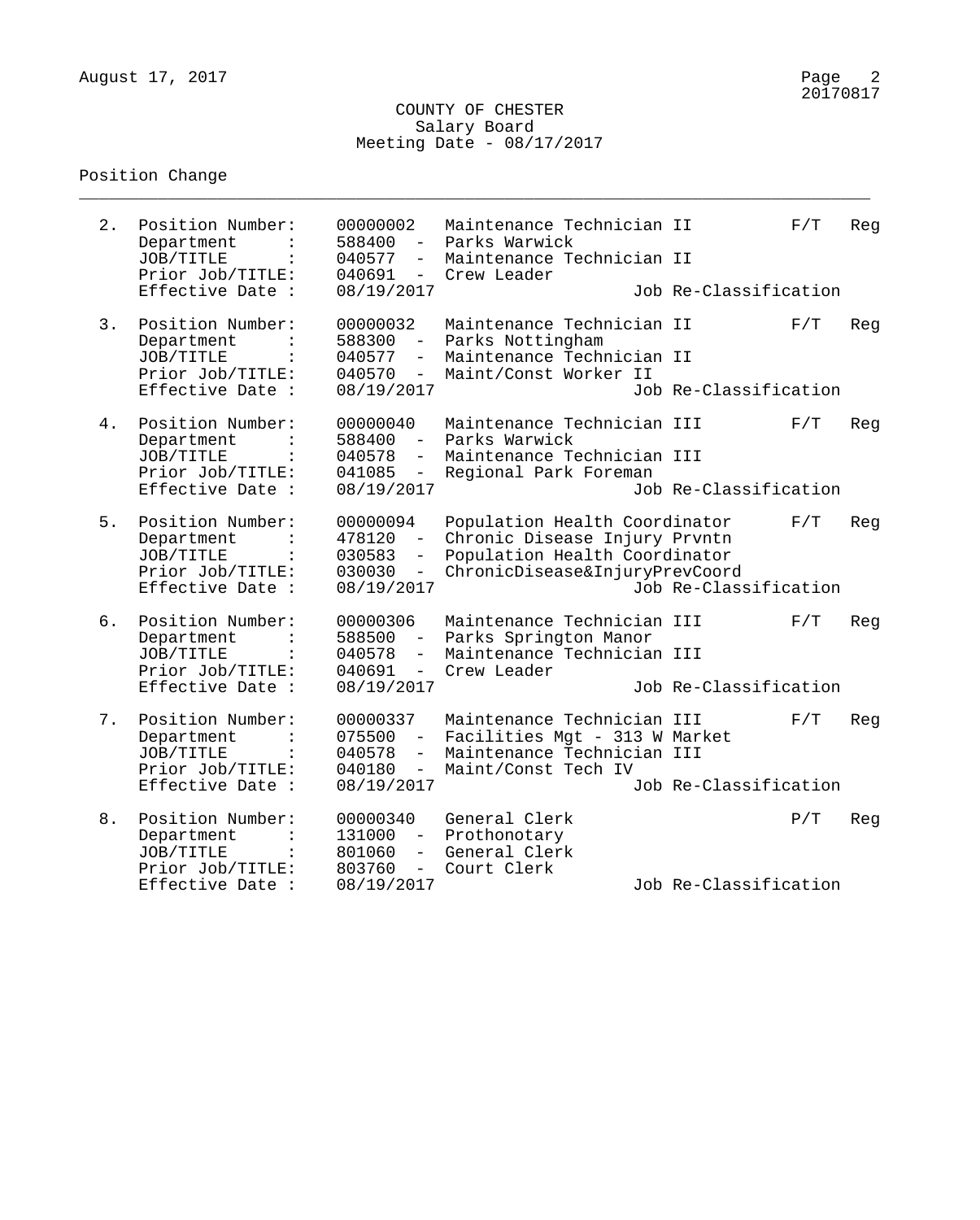\_\_\_\_\_\_\_\_\_\_\_\_\_\_\_\_\_\_\_\_\_\_\_\_\_\_\_\_\_\_\_\_\_\_\_\_\_\_\_\_\_\_\_\_\_\_\_\_\_\_\_\_\_\_\_\_\_\_\_\_\_\_\_\_\_\_\_\_\_\_\_\_\_\_\_\_\_\_\_\_

| 9.  | Position Number:<br>Department<br>JOB/TITLE<br>Prior Job/TITLE:<br>Effective Date :                   | 00000366<br>466100<br>040576<br>$\overline{\phantom{a}}$<br>040973<br>$\sim$<br>08/19/2017              | Maintenance Technician II<br>Pocopson Operations & Maint<br>Maintenance Technician II<br>Maint/Const Tech II  | Job Re-Classification | F/T | Reg |
|-----|-------------------------------------------------------------------------------------------------------|---------------------------------------------------------------------------------------------------------|---------------------------------------------------------------------------------------------------------------|-----------------------|-----|-----|
| 10. | Position Number:<br>Department<br>JOB/TITLE<br>Prior Job/TITLE:<br>Effective Date :                   | 00000402<br>461222<br>030385<br>$\overline{\phantom{a}}$<br>030676<br>$-$<br>08/19/2017                 | Staff Dvlpmnt Instrctr<br>Pocopson Staff Development<br>Staff Dvlpmnt Instrctr<br>RN Instructor               | Job Re-Classification | F/T | Reg |
| 11. | Position Number:<br>Department<br>JOB/TITLE<br>$\ddot{\cdot}$<br>Prior Job/TITLE:<br>Effective Date : | 00000468<br>075900<br>$ \,$<br>040578<br>040180<br>$\equiv$<br>08/19/2017                               | Maintenance Technician III<br>Facilities Outer Buildings<br>Maintenance Technician III<br>Maint/Const Tech IV | Job Re-Classification | F/T | Reg |
| 12. | Position Number:<br>Department<br>JOB/TITLE<br>Prior Job/TITLE:<br>Effective Date :                   | 00000531<br>588200<br>$\sim$ $-$<br>040577<br>$ \,$<br>040170<br>$\overline{\phantom{a}}$<br>08/19/2017 | Maintenance Technician II<br>Parks Hibernia<br>Maintenance Technician II<br>Maint/Const Worker III            | Job Re-Classification | F/T | Reg |
| 13. | Position Number:<br>Department<br>JOB/TITLE<br>Prior Job/TITLE:<br>Effective Date :                   | 00000535<br>466100<br>$\sim$ $^{-1}$<br>040576<br>$ \,$<br>040973<br>$-$<br>08/19/2017                  | Maintenance Technician II<br>Pocopson Operations & Maint<br>Maintenance Technician II<br>Maint/Const Tech II  | Job Re-Classification | F/T | Reg |
| 14. | Position Number:<br>Department<br>JOB/TITLE<br>Prior Job/TITLE:<br>Effective Date :                   | 00000627<br>124104<br>$ \,$<br>041150<br>$\overline{\phantom{0}}$<br>040590<br>$\sim$<br>08/19/2017     | D J Clerk I<br>Dist Court 15-1-04 WC W Market<br>D J Clerk I<br>D J Clerk II                                  | Job Re-Classification | F/T | Reg |
| 15. | Position Number:<br>Department<br>JOB/TITLE<br>$\ddot{\cdot}$<br>Prior Job/TITLE:<br>Effective Date : | 00000637<br>588400<br>$-$<br>040575<br>$\overline{\phantom{a}}$<br>040960<br>$-$<br>08/19/2017          | Maintenance Technician I<br>Parks Warwick<br>Maintenance Technician I<br>Maint/Const Worker I                 | Job Re-Classification | F/T | Reg |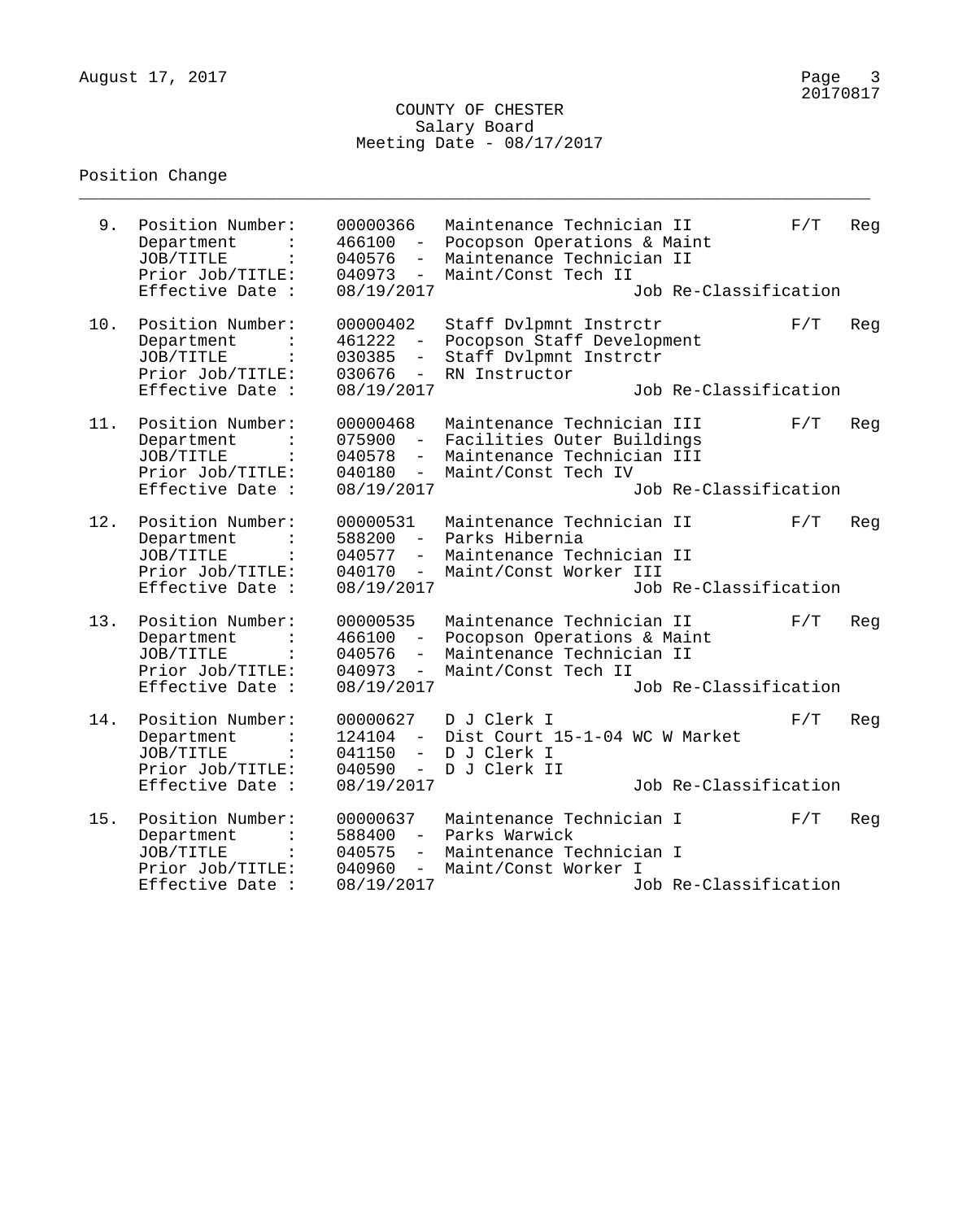\_\_\_\_\_\_\_\_\_\_\_\_\_\_\_\_\_\_\_\_\_\_\_\_\_\_\_\_\_\_\_\_\_\_\_\_\_\_\_\_\_\_\_\_\_\_\_\_\_\_\_\_\_\_\_\_\_\_\_\_\_\_\_\_\_\_\_\_\_\_\_\_\_\_\_\_\_\_\_\_

| 16. | Position Number:<br>Department<br>JOB/TITLE<br>Prior Job/TITLE:<br>Effective Date :                   | 00000708<br>075200<br>040577<br>$\overline{\phantom{a}}$<br>040180<br>$ \,$<br>08/19/2017                           | Maintenance Technician II<br>Facilities Management - GSC<br>Maintenance Technician II<br>Maint/Const Tech IV    | Job Re-Classification | F/T | Reg |
|-----|-------------------------------------------------------------------------------------------------------|---------------------------------------------------------------------------------------------------------------------|-----------------------------------------------------------------------------------------------------------------|-----------------------|-----|-----|
| 17. | Position Number:<br>Department<br>JOB/TITLE<br>Prior Job/TITLE:<br>Effective Date :                   | 00000748<br>588500<br>040577<br>040570<br>$-$<br>08/19/2017                                                         | Maintenance Technician II<br>Parks Springton Manor<br>Maintenance Technician II<br>Maint/Const Worker II        | Job Re-Classification | F/T | Reg |
| 18. | Position Number:<br>Department<br>JOB/TITLE<br>Prior Job/TITLE:<br>Effective Date :                   | 00000749<br>075400<br>$\overline{\phantom{a}}$<br>040577<br>$-$<br>040960<br>$-$<br>08/19/2017                      | Maintenance Technician II<br>Facilities Mgt-Justice Center<br>Maintenance Technician II<br>Maint/Const Worker I | Job Re-Classification | F/T | Reg |
| 19. | Position Number:<br>Department<br>JOB/TITLE<br>Prior Job/TITLE:<br>Effective Date :                   | 00000918<br>075200<br>040578<br>$ \,$<br>040180<br>$ \,$<br>08/19/2017                                              | Maintenance Technician III<br>Facilities Management - GSC<br>Maintenance Technician III<br>Maint/Const Tech IV  | Job Re-Classification | F/T | Reg |
| 20. | Position Number:<br>Department<br>JOB/TITLE<br>Prior Job/TITLE:<br>Effective Date :                   | 00000920<br>075300<br>$ \,$<br>040577<br>$\qquad \qquad -$<br>040180<br>$\overline{\phantom{a}}$<br>08/19/2017      | Maintenance Technician II<br>Facilities Management - Crthse<br>Maintenance Technician II<br>Maint/Const Tech IV | Job Re-Classification | F/T | Reg |
| 21. | Position Number:<br>Department<br>JOB/TITLE<br>Prior Job/TITLE:<br>Effective Date :                   | 00000957<br>466100<br>$\sim$ .<br>040574<br>$\overline{\phantom{0}}$<br>040973<br>$\sim$<br>08/19/2017              | Maintenance Technician I<br>Pocopson Operations & Maint<br>Maintenance Technician I<br>Maint/Const Tech II      | Job Re-Classification | F/T | Reg |
| 22. | Position Number:<br>Department<br>JOB/TITLE<br>$\ddot{\cdot}$<br>Prior Job/TITLE:<br>Effective Date : | 00000963<br>310000<br>$\overline{\phantom{0}}$<br>040578<br>$\overline{\phantom{a}}$<br>040090<br>$-$<br>08/19/2017 | Maintenance Technician III<br>Liquid Fuels<br>Maintenance Technician III<br>Maint/Const Tech V                  | Job Re-Classification | F/T | Reg |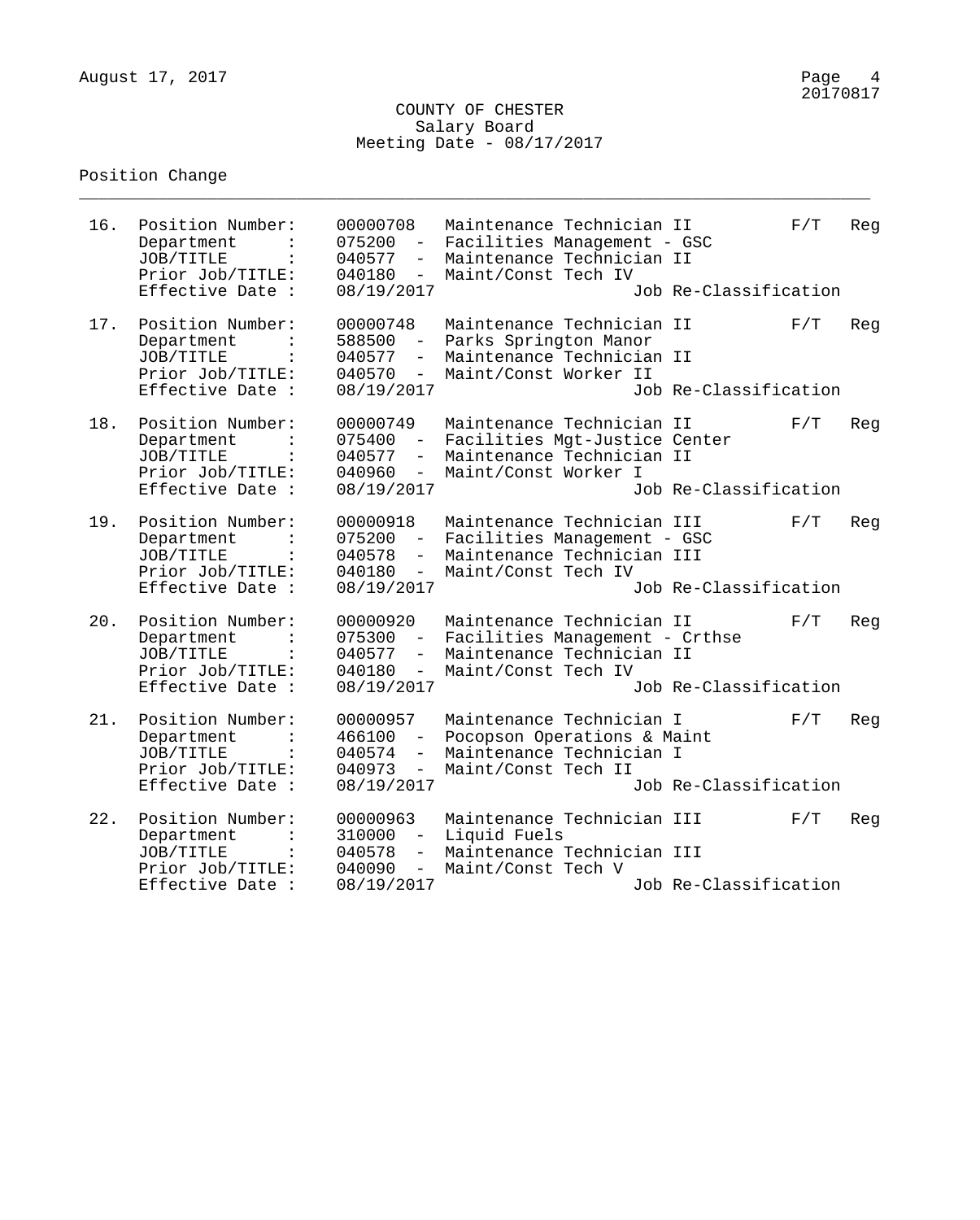\_\_\_\_\_\_\_\_\_\_\_\_\_\_\_\_\_\_\_\_\_\_\_\_\_\_\_\_\_\_\_\_\_\_\_\_\_\_\_\_\_\_\_\_\_\_\_\_\_\_\_\_\_\_\_\_\_\_\_\_\_\_\_\_\_\_\_\_\_\_\_\_\_\_\_\_\_\_\_\_

| 23. | Position Number:<br>Department<br>JOB/TITLE<br>Prior Job/TITLE:<br>Effective Date :                   | 00000969<br>075400<br>040578<br>040180<br>08/19/2017                                                           | Maintenance Technician III<br>Facilities Mgt-Justice Center<br>Maintenance Technician III<br>Maint/Const Tech IV  | Job Re-Classification | F/T | Reg |
|-----|-------------------------------------------------------------------------------------------------------|----------------------------------------------------------------------------------------------------------------|-------------------------------------------------------------------------------------------------------------------|-----------------------|-----|-----|
| 24. | Position Number:<br>Department<br>JOB/TITLE<br>Prior Job/TITLE:<br>Effective Date :                   | 00001076<br>588400<br>040577<br>040170<br>$-$<br>08/19/2017                                                    | Maintenance Technician II<br>Parks Warwick<br>Maintenance Technician II<br>Maint/Const Worker III                 | Job Re-Classification | F/T | Reg |
| 25. | Position Number:<br>Department<br>JOB/TITLE<br>$\ddot{\cdot}$<br>Prior Job/TITLE:<br>Effective Date : | 00001179<br>466100<br>040574<br>040973<br>$-$<br>08/19/2017                                                    | Maintenance Technician I<br>Pocopson Operations & Maint<br>Maintenance Technician I<br>Maint/Const Tech II        | Job Re-Classification | F/T | Reg |
| 26. | Position Number:<br>Department<br>JOB/TITLE<br>Prior Job/TITLE:<br>Effective Date :                   | 00001265<br>588500<br>040575<br>$ \,$<br>040960<br>$\overline{\phantom{a}}$<br>08/19/2017                      | Maintenance Technician I<br>Parks Springton Manor<br>Maintenance Technician I<br>Maint/Const Worker I             | Job Re-Classification | F/T | Reg |
| 27. | Position Number:<br>Department<br>JOB/TITLE<br>Prior Job/TITLE:<br>Effective Date :                   | 00001287<br>075500<br>$ \,$<br>040577<br>$\qquad \qquad -$<br>040170<br>$\overline{\phantom{a}}$<br>08/19/2017 | Maintenance Technician II<br>Facilities Mgt - 313 W Market<br>Maintenance Technician II<br>Maint/Const Worker III | Job Re-Classification | F/T | Reg |
| 28. | Position Number:<br>Department<br>JOB/TITLE<br>Prior Job/TITLE:<br>Effective Date :                   | 00001301<br>075900<br>040575<br>$\overline{\phantom{0}}$<br>040960<br>$ \,$<br>08/19/2017                      | Maintenance Technician I<br>Facilities Outer Buildings<br>Maintenance Technician I<br>Maint/Const Worker I        | Job Re-Classification | F/T | Reg |
| 29. | Position Number:<br>Department<br>JOB/TITLE<br>Prior Job/TITLE:<br>Effective Date :                   | 00001304<br>090000<br>030845<br>$\overline{\phantom{a}}$<br>020168<br>$-$<br>08/19/2017                        | Network Analyst<br>Dept of Computing Info Service<br>Network Analyst<br>Telecommunications Analyst                | Job Re-Classification | F/T | Reg |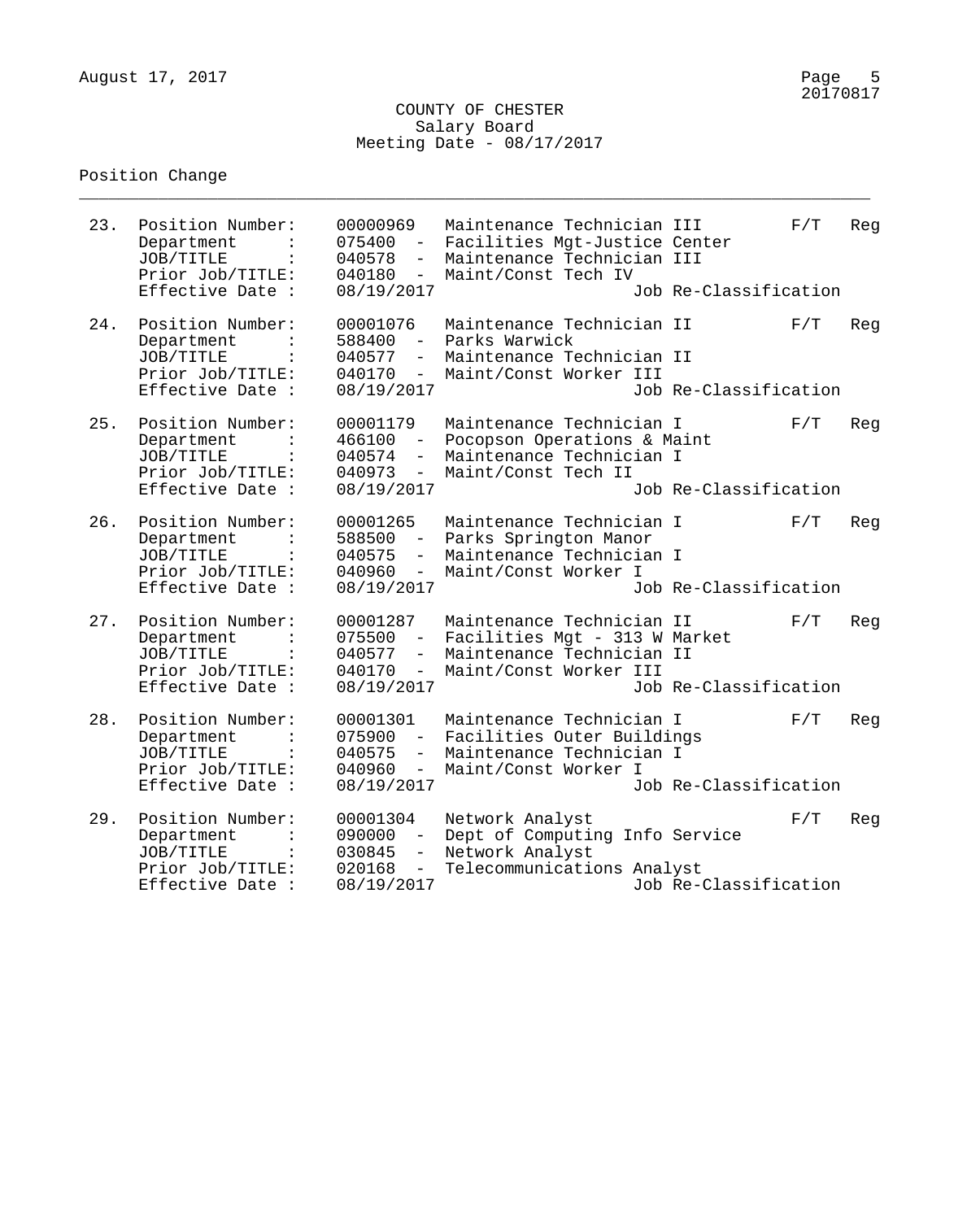\_\_\_\_\_\_\_\_\_\_\_\_\_\_\_\_\_\_\_\_\_\_\_\_\_\_\_\_\_\_\_\_\_\_\_\_\_\_\_\_\_\_\_\_\_\_\_\_\_\_\_\_\_\_\_\_\_\_\_\_\_\_\_\_\_\_\_\_\_\_\_\_\_\_\_\_\_\_\_\_

| 30. | Position Number:<br>Department<br>JOB/TITLE<br>Prior Job/TITLE:<br>Effective Date :                   | 00001390<br>075400<br>040578<br>$\overline{\phantom{a}}$<br>040180<br>$ \,$<br>08/19/2017           | Maintenance Technician III<br>Facilities Mgt-Justice Center<br>Maintenance Technician III<br>Maint/Const Tech IV  | Job Re-Classification | F/T | Reg |
|-----|-------------------------------------------------------------------------------------------------------|-----------------------------------------------------------------------------------------------------|-------------------------------------------------------------------------------------------------------------------|-----------------------|-----|-----|
| 31. | Position Number:<br>Department<br>JOB/TITLE<br>Prior Job/TITLE:<br>Effective Date :                   | 00001406<br>588300<br>040577<br>040170<br>$-$<br>08/19/2017                                         | Maintenance Technician II<br>Parks Nottingham<br>Maintenance Technician II<br>Maint/Const Worker III              | Job Re-Classification | F/T | Reg |
| 32. | Position Number:<br>Department<br>JOB/TITLE<br>$\ddot{\cdot}$<br>Prior Job/TITLE:<br>Effective Date : | 00001445<br>075300<br>$\overline{\phantom{m}}$<br>040578<br>040180<br>$-$<br>08/19/2017             | Maintenance Technician III<br>Facilities Management - Crthse<br>Maintenance Technician III<br>Maint/Const Tech IV | Job Re-Classification | F/T | Reg |
| 33. | Position Number:<br>Department<br>JOB/TITLE<br>Prior Job/TITLE:<br>Effective Date :                   | 00001734<br>588500<br>040575<br>$ \,$<br>040573<br>$ \,$<br>08/19/2017                              | Maintenance Technician I<br>Parks Springton Manor<br>Maintenance Technician I<br>Farmer/Husbandry MCW II          | Job Re-Classification | F/T | Reg |
| 34. | Position Number:<br>Department<br>JOB/TITLE<br>Prior Job/TITLE:<br>Effective Date :                   | 00001828<br>466100<br>$\equiv$ .<br>040576<br>$-$<br>040973<br>$-$<br>08/19/2017                    | Maintenance Technician II<br>Pocopson Operations & Maint<br>Maintenance Technician II<br>Maint/Const Tech II      | Job Re-Classification | F/T | Reg |
| 35. | Position Number:<br>Department<br>JOB/TITLE<br>Prior Job/TITLE:<br>Effective Date :                   | 00001851<br>210000<br>$\sim$<br>040780<br>$\overline{\phantom{0}}$<br>040870<br>$ \,$<br>08/19/2017 | SSS IV<br>Chester County Prison<br>SSS IV<br>Account Clerk II                                                     | Job Re-Classification | F/T | Reg |
| 36. | Position Number:<br>Department<br>JOB/TITLE<br>$\ddot{\cdot}$<br>Prior Job/TITLE:<br>Effective Date : | 00001860<br>310000<br>040577<br>$\overline{\phantom{a}}$<br>040180<br>$-$<br>08/19/2017             | Maintenance Technician II<br>Liquid Fuels<br>Maintenance Technician II<br>Maint/Const Tech IV                     | Job Re-Classification | F/T | Reg |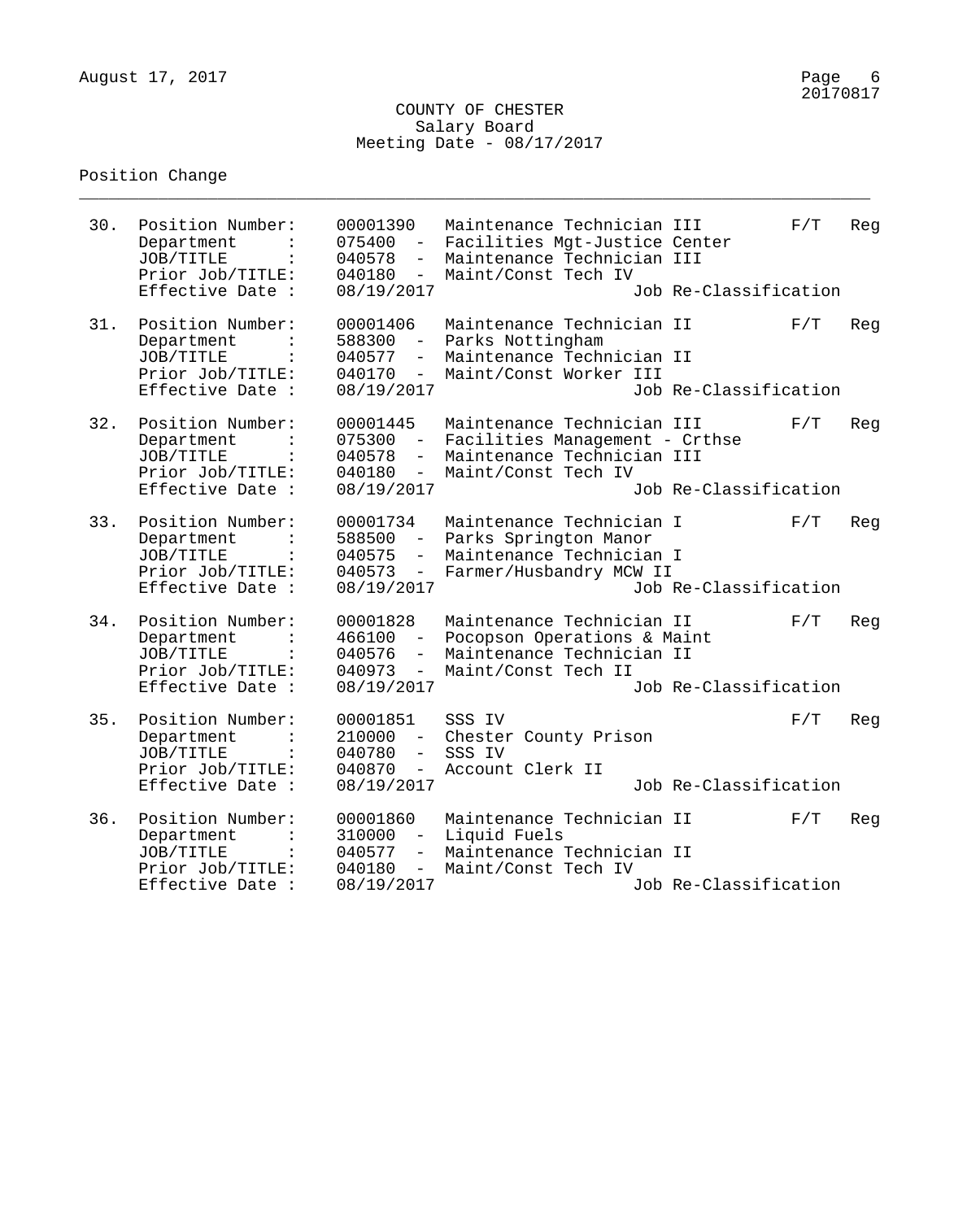\_\_\_\_\_\_\_\_\_\_\_\_\_\_\_\_\_\_\_\_\_\_\_\_\_\_\_\_\_\_\_\_\_\_\_\_\_\_\_\_\_\_\_\_\_\_\_\_\_\_\_\_\_\_\_\_\_\_\_\_\_\_\_\_\_\_\_\_\_\_\_\_\_\_\_\_\_\_\_\_

| 37. | Position Number:<br>Department<br>JOB/TITLE<br>Prior Job/TITLE:<br>Effective Date :                   | 00001957<br>588500<br>$ \,$<br>040578<br>$\overline{\phantom{a}}$<br>041085<br>$ \,$<br>08/19/2017 | Maintenance Technician III<br>Parks Springton Manor<br>Maintenance Technician III<br>Regional Park Foreman | Job Re-Classification | F/T | Reg |
|-----|-------------------------------------------------------------------------------------------------------|----------------------------------------------------------------------------------------------------|------------------------------------------------------------------------------------------------------------|-----------------------|-----|-----|
| 38. | Position Number:<br>Department<br>JOB/TITLE<br>Prior Job/TITLE:<br>Effective Date :                   | 00002239<br>466100<br>040574<br>$-$<br>040973<br>$-$<br>08/19/2017                                 | Maintenance Technician I<br>Pocopson Operations & Maint<br>Maintenance Technician I<br>Maint/Const Tech II | Job Re-Classification | F/T | Reg |
| 39. | Position Number:<br>Department<br>JOB/TITLE<br>$\ddot{\cdot}$<br>Prior Job/TITLE:<br>Effective Date : | 00002385<br>251200<br>$-$<br>040330<br>040730<br>$-$<br>08/19/2017                                 | Telecommunicator II<br>Public Safety Communications<br>Telecommunicator II<br>Telecommunicator I           | Job Re-Classification | F/T | Reg |
| 40. | Position Number:<br>Department<br>JOB/TITLE<br>Prior Job/TITLE:<br>Effective Date :                   | 00002505<br>466100<br>040574<br>$ \,$<br>040973<br>$ \,$<br>08/19/2017                             | Maintenance Technician I<br>Pocopson Operations & Maint<br>Maintenance Technician I<br>Maint/Const Tech II | Job Re-Classification | F/T | Reg |
| 41. | Position Number:<br>Department<br>JOB/TITLE<br>Prior Job/TITLE:<br>Effective Date :                   | 00002558<br>588200<br>$ \,$<br>040577<br>$ \,$<br>040170<br>$ \,$<br>08/19/2017                    | Maintenance Technician II<br>Parks Hibernia<br>Maintenance Technician II<br>Maint/Const Worker III         | Job Re-Classification | F/T | Reg |
| 42. | Position Number:<br>Department<br>JOB/TITLE<br>Prior Job/TITLE:<br>Effective Date :                   | 00002597<br>588200<br>040577<br>$\overline{\phantom{a}}$<br>040570<br>$ \,$<br>08/19/2017          | Maintenance Technician II<br>Parks Hibernia<br>Maintenance Technician II<br>Maint/Const Worker II          | Job Re-Classification | F/T | Reg |
| 43. | Position Number:<br>Department<br>JOB/TITLE<br>$\ddot{\cdot}$<br>Prior Job/TITLE:<br>Effective Date : | 00002598<br>588200<br>040577<br>$\overline{\phantom{m}}$<br>040960<br>$ \,$<br>08/19/2017          | Maintenance Technician II<br>Parks Hibernia<br>Maintenance Technician II<br>Maint/Const Worker I           | Job Re-Classification | F/T | Reg |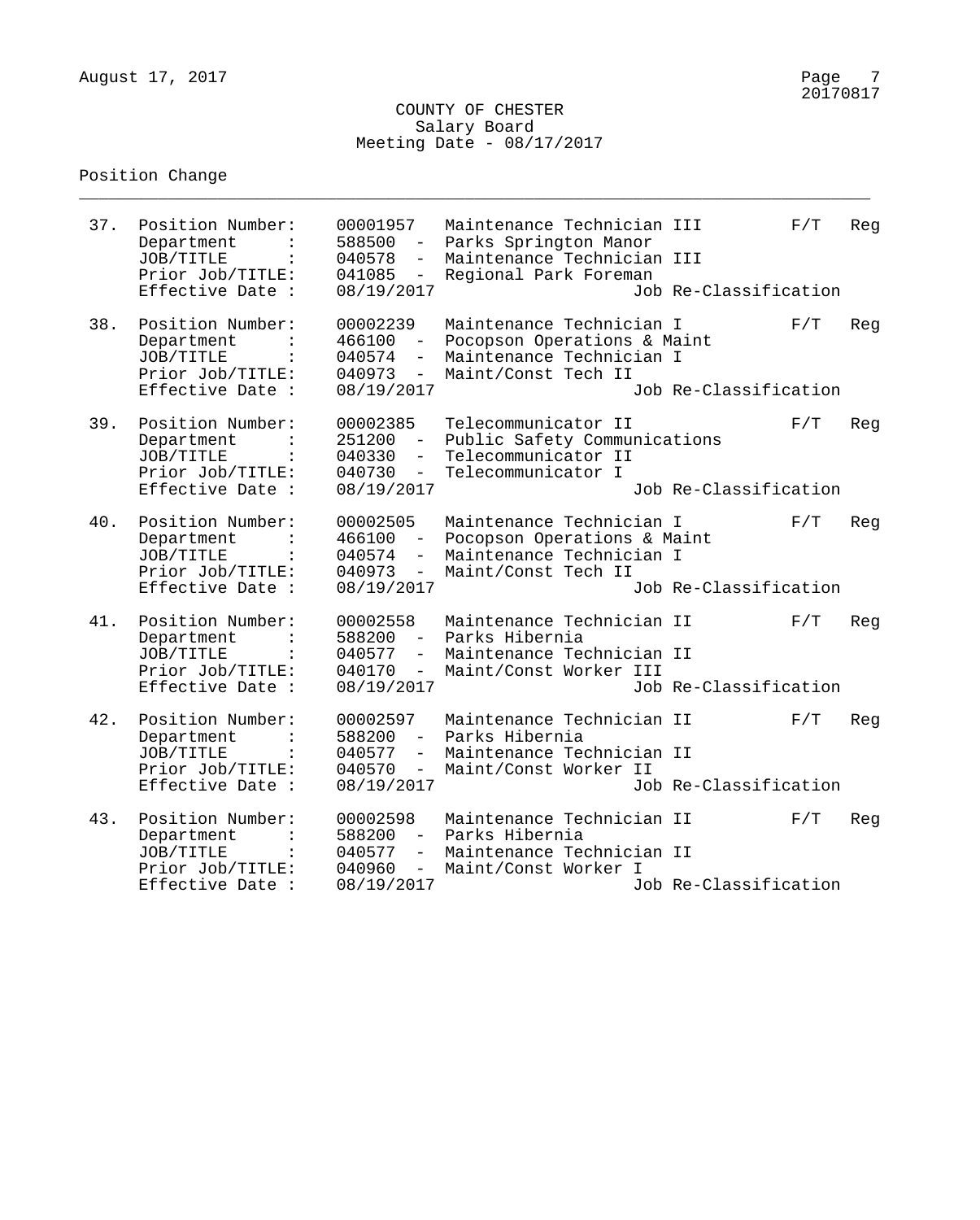\_\_\_\_\_\_\_\_\_\_\_\_\_\_\_\_\_\_\_\_\_\_\_\_\_\_\_\_\_\_\_\_\_\_\_\_\_\_\_\_\_\_\_\_\_\_\_\_\_\_\_\_\_\_\_\_\_\_\_\_\_\_\_\_\_\_\_\_\_\_\_\_\_\_\_\_\_\_\_\_

| 44. | Position Number:<br>Department<br>JOB/TITLE<br>Prior Job/TITLE:<br>Effective Date :                     | 00002645<br>588400<br>$-$<br>040578<br>$\overline{\phantom{a}}$<br>040691<br>$ \,$<br>08/19/2017 | Maintenance Technician III<br>Parks Warwick<br>Maintenance Technician III<br>Crew Leader                     | Job Re-Classification | F/T | Reg |
|-----|---------------------------------------------------------------------------------------------------------|--------------------------------------------------------------------------------------------------|--------------------------------------------------------------------------------------------------------------|-----------------------|-----|-----|
| 45. | Position Number:<br>Department<br>JOB/TITLE<br>Prior Job/TITLE:<br>Effective Date :                     | 00002651<br>588700<br>040575<br>$ \,$<br>040960<br>$\overline{\phantom{a}}$<br>08/19/2017        | Maintenance Technician I<br>Parks Chester Valley Trail<br>Maintenance Technician I<br>Maint/Const Worker I   | Job Re-Classification | F/T | Reg |
| 46. | Position Number:<br>Department<br>JOB/TITLE<br>$\ddot{\cdot}$<br>Prior Job/TITLE:<br>Effective Date :   | 00002652<br>588700<br>$ \,$<br>040577<br>$\overline{\phantom{0}}$<br>040960<br>$-$<br>08/19/2017 | Maintenance Technician II<br>Parks Chester Valley Trail<br>Maintenance Technician II<br>Maint/Const Worker I | Job Re-Classification | F/T | Reg |
| 47. | Position Number:<br>Department<br>JOB/TITLE<br>Prior Job/TITLE:<br>Effective Date :                     | 00002693<br>310000<br>$ \,$<br>040575<br>$ \,$<br>040580<br>$\sim$<br>08/19/2017                 | Maintenance Technician I<br>Liquid Fuels<br>Maintenance Technician I<br>Maint/Const Tech III                 | Job Re-Classification | F/T | Reg |
| 48. | Position Number:<br>Department<br>JOB/TITLE<br>Prior Job/TITLE:<br>Effective Date :                     | 00002758<br>588300<br>$ \,$<br>040578<br>041085<br>$ \,$<br>08/19/2017                           | Maintenance Technician III<br>Parks Nottingham<br>Maintenance Technician III<br>Regional Park Foreman        | Job Re-Classification | F/T | Reg |
| 49. | Position Number:<br>Department<br>JOB/TITLE<br>Prior Job/TITLE:<br>Effective Date :                     | 00002871<br>310000<br>040575<br>$\overline{\phantom{0}}$<br>040970<br>$ \,$<br>08/19/2017        | Maintenance Technician I<br>Liquid Fuels<br>Maintenance Technician I<br>Maint/Const Tech II                  | Job Re-Classification | F/T | Reg |
| 50. | Position Number:<br>Department<br>JOB/TITLE<br>$\sim$ 100 $\pm$<br>Prior Job/TITLE:<br>Effective Date : | 00002895<br>461210<br>351420<br>$-$ .<br>351420<br>$ \,$<br>08/19/2017                           | Nurse Aide<br>Pocopson Nursing Care<br>Nurse Aide<br>Nurse Aide                                              | Job Re-Classification | P/T | Reg |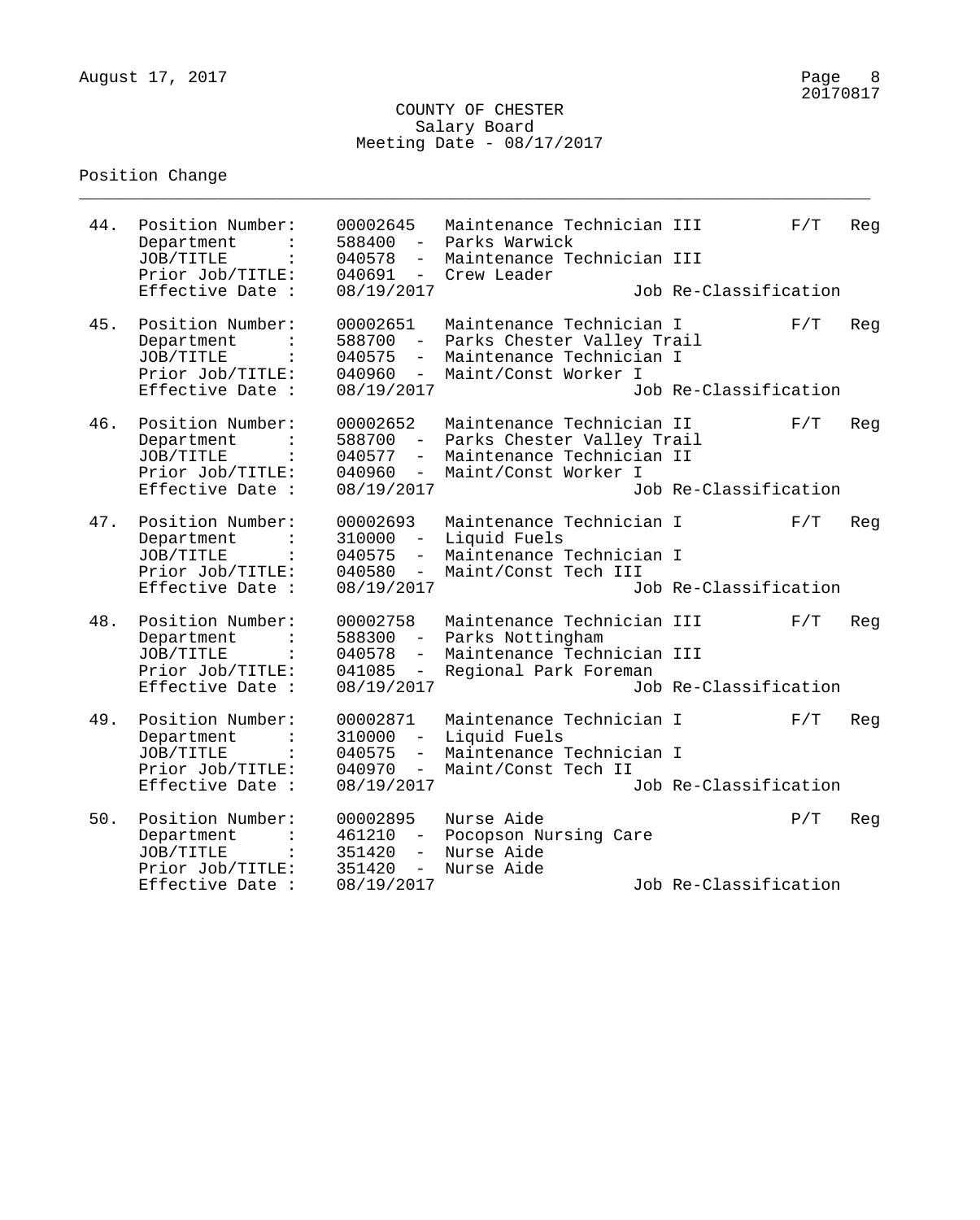\_\_\_\_\_\_\_\_\_\_\_\_\_\_\_\_\_\_\_\_\_\_\_\_\_\_\_\_\_\_\_\_\_\_\_\_\_\_\_\_\_\_\_\_\_\_\_\_\_\_\_\_\_\_\_\_\_\_\_\_\_\_\_\_\_\_\_\_\_\_\_\_\_\_\_\_\_\_\_\_

| 51. | Position Number:<br>Department<br>JOB/TITLE<br>Prior Job/TITLE:<br>Effective Date :                   | 00003179<br>588300<br>$\sim$<br>040575<br>$\overline{\phantom{0}}$<br>040570<br>$ \,$<br>08/19/2017 | Maintenance Technician I<br>Parks Nottingham<br>Maintenance Technician I<br>Maint/Const Worker II                | Job Re-Classification | F/T | Reg |
|-----|-------------------------------------------------------------------------------------------------------|-----------------------------------------------------------------------------------------------------|------------------------------------------------------------------------------------------------------------------|-----------------------|-----|-----|
| 52. | Position Number:<br>Department<br>JOB/TITLE<br>Prior Job/TITLE:<br>Effective Date :                   | 00003237<br>588300<br>040578<br>$-$<br>040691<br>$ \,$<br>08/19/2017                                | Maintenance Technician III<br>Parks Nottingham<br>Maintenance Technician III<br>Crew Leader                      | Job Re-Classification | F/T | Reg |
| 53. | Position Number:<br>Department<br>JOB/TITLE<br>$\ddot{\cdot}$<br>Prior Job/TITLE:<br>Effective Date : | 00003238<br>588300<br>$ \,$<br>040577<br>040960<br>$-$<br>08/19/2017                                | Maintenance Technician II<br>Parks Nottingham<br>Maintenance Technician II<br>Maint/Const Worker I               | Job Re-Classification | F/T | Reg |
| 54. | Position Number:<br>Department<br>JOB/TITLE<br>Prior Job/TITLE:<br>Effective Date :                   | 00003254<br>075200<br>$ \,$<br>040578<br>$ \,$<br>040180<br>$ \,$<br>08/19/2017                     | Maintenance Technician III<br>Facilities Management - GSC<br>Maintenance Technician III<br>Maint/Const Tech IV   | Job Re-Classification | F/T | Reg |
| 55. | Position Number:<br>Department<br>JOB/TITLE<br>Prior Job/TITLE:<br>Effective Date :                   | 00003412<br>588300<br>$\sim$ $^{-1}$<br>040575<br>$-$<br>040960<br>$ \,$<br>08/19/2017              | Maintenance Technician I<br>Parks Nottingham<br>Maintenance Technician I<br>Maint/Const Worker I                 | Job Re-Classification | F/T | Reg |
| 56. | Position Number:<br>Department<br>JOB/TITLE<br>Prior Job/TITLE:<br>Effective Date :                   | 00003696<br>075400<br>040578<br>$\overline{\phantom{0}}$<br>040180<br>$\sim$<br>08/19/2017          | Maintenance Technician III<br>Facilities Mgt-Justice Center<br>Maintenance Technician III<br>Maint/Const Tech IV | Job Re-Classification | F/T | Reg |
| 57. | Position Number:<br>Department<br>JOB/TITLE<br>$\ddot{\cdot}$<br>Prior Job/TITLE:<br>Effective Date : | 00003697<br>075500<br>040578<br>$\overline{\phantom{a}}$<br>040180<br>$-$<br>08/19/2017             | Maintenance Technician III<br>Facilities Mgt - 313 W Market<br>Maintenance Technician III<br>Maint/Const Tech IV | Job Re-Classification | F/T | Reg |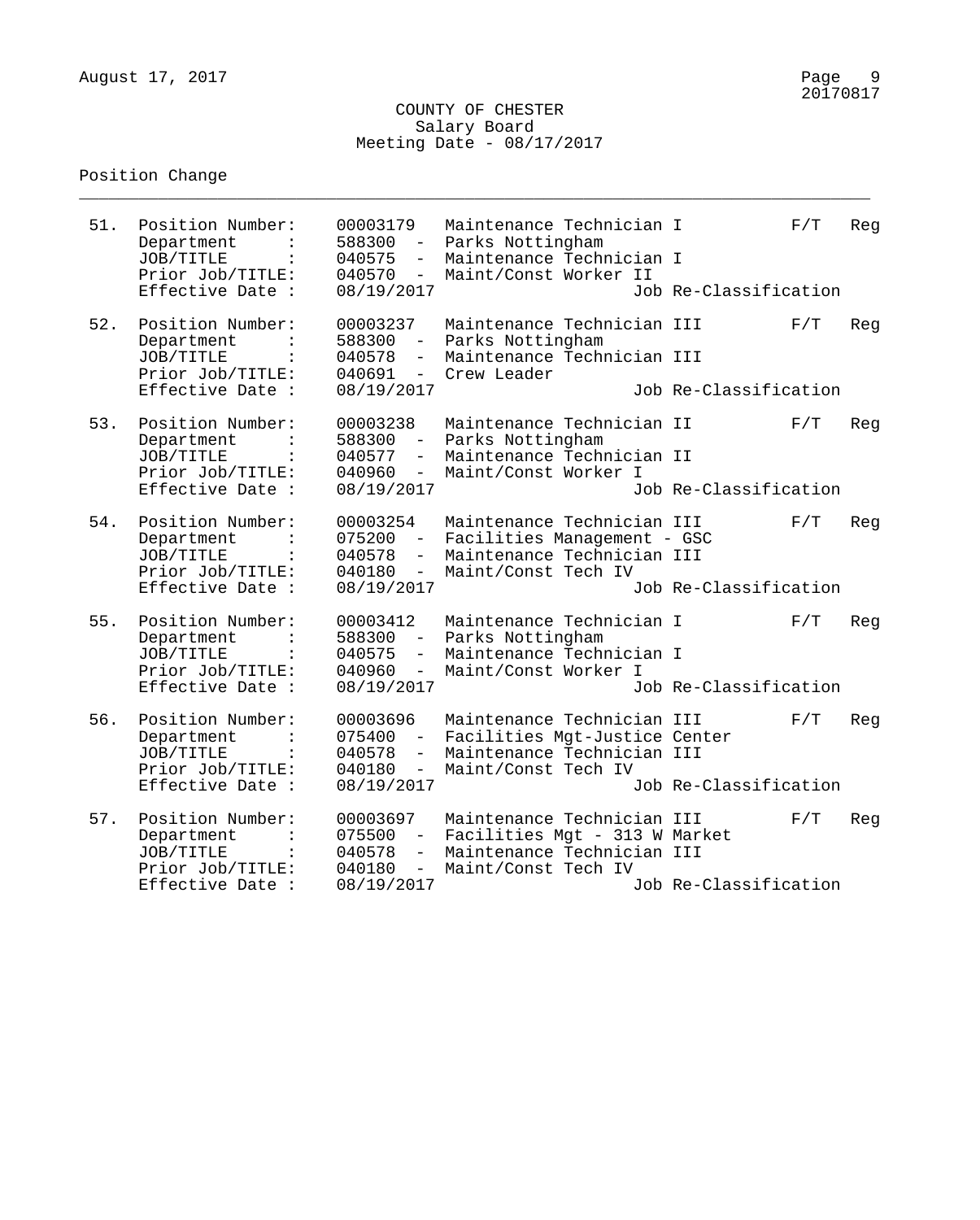\_\_\_\_\_\_\_\_\_\_\_\_\_\_\_\_\_\_\_\_\_\_\_\_\_\_\_\_\_\_\_\_\_\_\_\_\_\_\_\_\_\_\_\_\_\_\_\_\_\_\_\_\_\_\_\_\_\_\_\_\_\_\_\_\_\_\_\_\_\_\_\_\_\_\_\_\_\_\_\_

| 58. | Position Number:<br>Department<br>JOB/TITLE<br>Prior Job/TITLE:<br>Effective Date :                   | 00003698<br>075400<br>040575<br>040580<br>$\overline{\phantom{0}}$<br>08/19/2017 | Maintenance Technician I<br>Facilities Mgt-Justice Center<br>Maintenance Technician I<br>Maint/Const Tech III      | Job Re-Classification           | F/T | Reg |
|-----|-------------------------------------------------------------------------------------------------------|----------------------------------------------------------------------------------|--------------------------------------------------------------------------------------------------------------------|---------------------------------|-----|-----|
| 59. | Position Number:<br>Department<br>JOB/TITLE<br>Prior Job/TITLE:<br>Effective Date :                   | 00003775<br>589000<br>$ \,$<br>805100<br>$-$<br>805010<br>$ \,$<br>09/02/2017    | Library Assistant<br>Libraries P/T<br>Library Assistant<br>Library Page                                            | Job Re-Classification           | P/T | Reg |
| 60. | Position Number:<br>Department<br>JOB/TITLE<br>$\ddot{\cdot}$<br>Prior Job/TITLE:<br>Effective Date : | 00004122<br>466100<br>040578<br>040094<br>$ \,$<br>08/19/2017                    | Maintenance Technician III<br>Pocopson Operations & Maint<br>Maintenance Technician III<br>Pocopson Campus Foreman | Job Re-Classification           | F/T | Reg |
| 61. | Position Number:<br>Department<br>JOB/TITLE<br>Prior Job/TITLE:<br>Effective Date :                   | 00002573<br>461210<br>030671<br>$-$<br>350260<br>$ \,$<br>08/19/2017             | Registered Nurse<br>Pocopson Nursing Care<br>Registered Nurse<br>LPN                                               | $P/T$ to $F/T - 11$ th or after | F/T | Reg |
| 62. | Position Number:<br>Department<br>JOB/TITLE<br>Prior Job/TITLE:<br>Effective Date :                   | 00002900<br>461210<br>$\sim$ $-$<br>041646<br>$-$<br>351420<br>$-$<br>08/19/2017 | Resident Services Technician<br>Pocopson Nursing Care<br>Resident Services Technician<br>Nurse Aide                | $P/T$ to $F/T$ - 11th or after  | F/T | Reg |
| 63. | Position Number:<br>Department<br>JOB/TITLE<br>Prior Job/TITLE:                                       | 00002901<br>461210<br>$\overline{\phantom{a}}$<br>041646<br>351420<br>$ \,$      | Resident Services Technician<br>Pocopson Nursing Care<br>Resident Services Technician<br>Nurse Aide                |                                 | F/T | Reg |
|     | Effective Date :                                                                                      | 08/19/2017                                                                       |                                                                                                                    | $P/T$ to $F/T - 11$ th or after |     |     |
| 64. | Position Number:<br>Department<br>JOB/TITLE<br>$\ddot{\cdot}$<br>Prior Job/TITLE:                     | 00002918<br>461210<br>041646<br>$-$<br>351420<br>$-$                             | Resident Services Technician<br>Pocopson Nursing Care<br>Resident Services Technician<br>Nurse Aide                |                                 | F/T | Reg |
|     | Effective Date :                                                                                      | 08/19/2017                                                                       |                                                                                                                    | $P/T$ to $F/T$ - 11th or after  |     |     |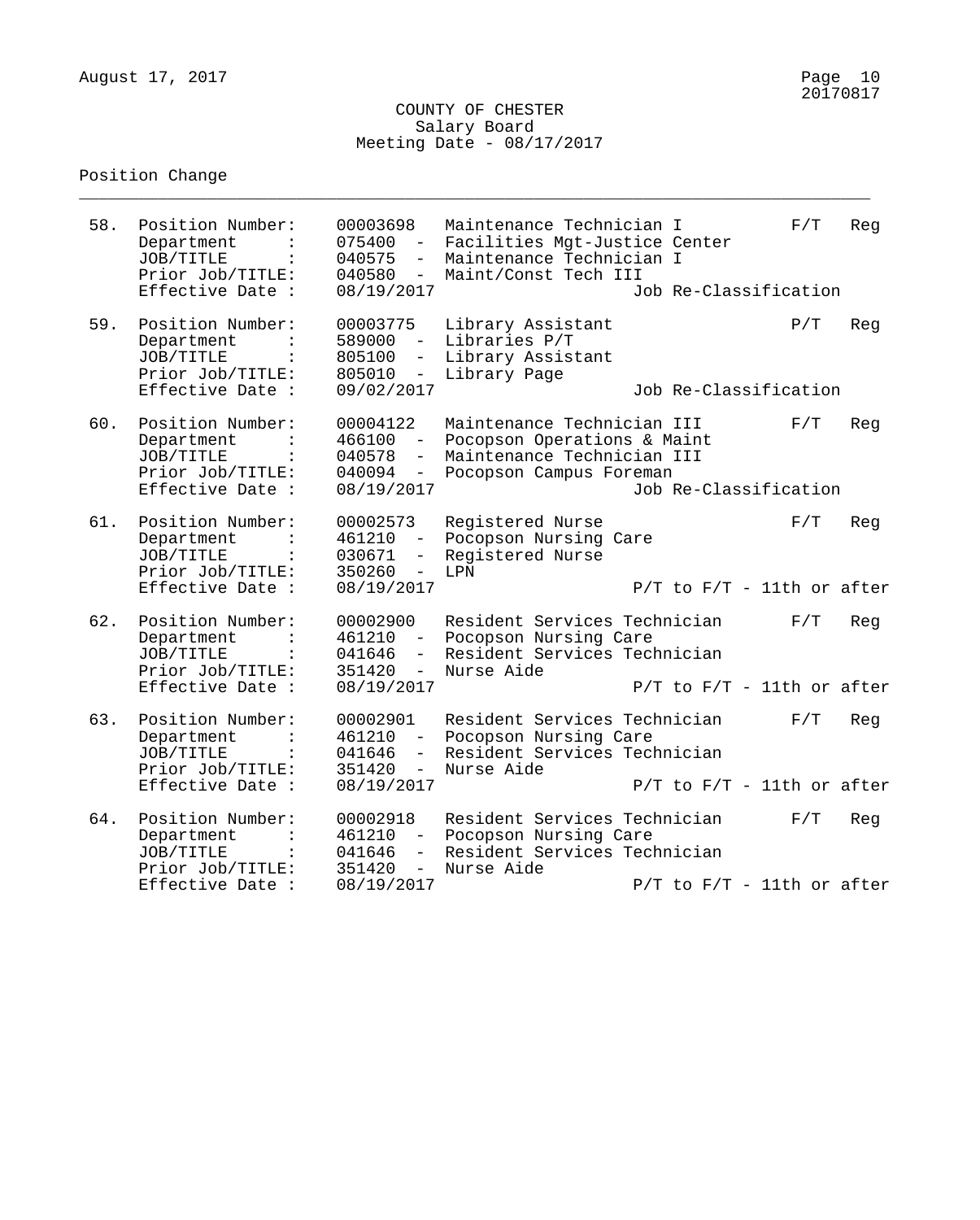\_\_\_\_\_\_\_\_\_\_\_\_\_\_\_\_\_\_\_\_\_\_\_\_\_\_\_\_\_\_\_\_\_\_\_\_\_\_\_\_\_\_\_\_\_\_\_\_\_\_\_\_\_\_\_\_\_\_\_\_\_\_\_\_\_\_\_\_\_\_\_\_\_\_\_\_\_\_\_\_

| 65. Position Number: | 00003735                              | Resident Services Technician |  |                                |  | F/T | Rea |
|----------------------|---------------------------------------|------------------------------|--|--------------------------------|--|-----|-----|
| Department           | 461210 - Pocopson Nursing Care        |                              |  |                                |  |     |     |
| JOB/TITLE            | 041646 - Resident Services Technician |                              |  |                                |  |     |     |
| Prior Job/TITLE:     | 351420 - Nurse Aide                   |                              |  |                                |  |     |     |
| Effective Date :     | 08/19/2017                            |                              |  | $P/T$ to $F/T$ - 11th or after |  |     |     |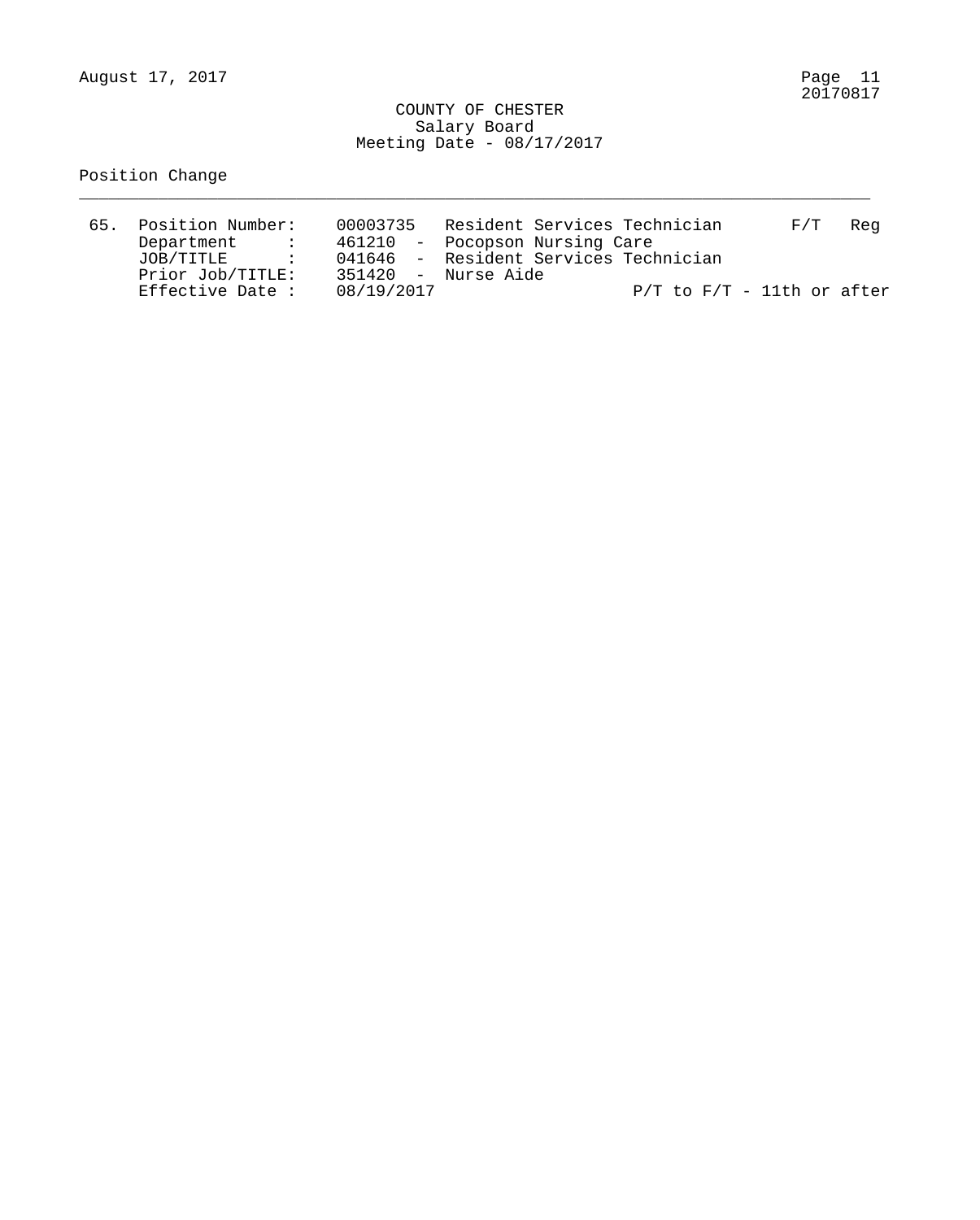\_\_\_\_\_\_\_\_\_\_\_\_\_\_\_\_\_\_\_\_\_\_\_\_\_\_\_\_\_\_\_\_\_\_\_\_\_\_\_\_\_\_\_\_\_\_\_\_\_\_\_\_\_\_\_\_\_\_\_\_\_\_\_\_\_\_\_\_\_\_\_\_\_\_\_\_\_\_\_\_

### Position Inactivations

| 66. | Position Number:<br>Department<br>JOB/TITLE<br>Prior Job/TITLE:<br>Effective Date :                   | 00002653<br>461210<br>351420<br>$\qquad \qquad -$<br>351420<br>$ \,$<br>08/19/2017               | Nurse Aide<br>Pocopson Nursing Care<br>Nurse Aide<br>Nurse Aide | P/T<br>Position Inactivated | Reg |
|-----|-------------------------------------------------------------------------------------------------------|--------------------------------------------------------------------------------------------------|-----------------------------------------------------------------|-----------------------------|-----|
| 67. | Position Number:<br>Department<br>JOB/TITLE<br>Prior Job/TITLE:<br>Effective Date :                   | 00002756<br>461210<br>351420<br>$ \,$<br>351420<br>$-$<br>08/19/2017                             | Nurse Aide<br>Pocopson Nursing Care<br>Nurse Aide<br>Nurse Aide | P/T<br>Position Inactivated | Reg |
| 68. | Position Number:<br>Department<br>JOB/TITLE<br>$\ddot{\cdot}$<br>Prior Job/TITLE:<br>Effective Date : | 00002765<br>461210<br>351420<br>$-$<br>351420<br>$-$<br>08/19/2017                               | Nurse Aide<br>Pocopson Nursing Care<br>Nurse Aide<br>Nurse Aide | P/T<br>Position Inactivated | Reg |
| 69. | Position Number:<br>Department<br>JOB/TITLE<br>Prior Job/TITLE:<br>Effective Date :                   | 00002897<br>461210<br>351420<br>$ \,$<br>351420<br>$ \,$<br>08/19/2017                           | Nurse Aide<br>Pocopson Nursing Care<br>Nurse Aide<br>Nurse Aide | P/T<br>Position Inactivated | Reg |
| 70. | Position Number:<br>Department<br>JOB/TITLE<br>Prior Job/TITLE:<br>Effective Date :                   | 00003727<br>461210<br>$ \,$<br>350260<br>$-$<br>350260<br>$\overline{\phantom{m}}$<br>08/19/2017 | LPN<br>Pocopson Nursing Care<br>LPN<br>LPN                      | P/T<br>Position Inactivated | Reg |
| 71. | Position Number:<br>Department<br>JOB/TITLE<br>Prior Job/TITLE:<br>Effective Date :                   | 00003733<br>461210<br>350260<br>$\qquad \qquad -$<br>350260<br>$\overline{a}$<br>08/19/2017      | LPN<br>Pocopson Nursing Care<br>LPN<br>LPN                      | P/T<br>Position Inactivated | Reg |
| 72. | Position Number:<br>Department<br>JOB/TITLE<br>$\ddot{\cdot}$<br>Prior Job/TITLE:                     | 00003737<br>461210<br>351420<br>$ \,$<br>351420<br>$-$                                           | Nurse Aide<br>Pocopson Nursing Care<br>Nurse Aide<br>Nurse Aide | P/T                         | Reg |
|     | Effective Date :                                                                                      | 08/19/2017                                                                                       |                                                                 | Position Inactivated        |     |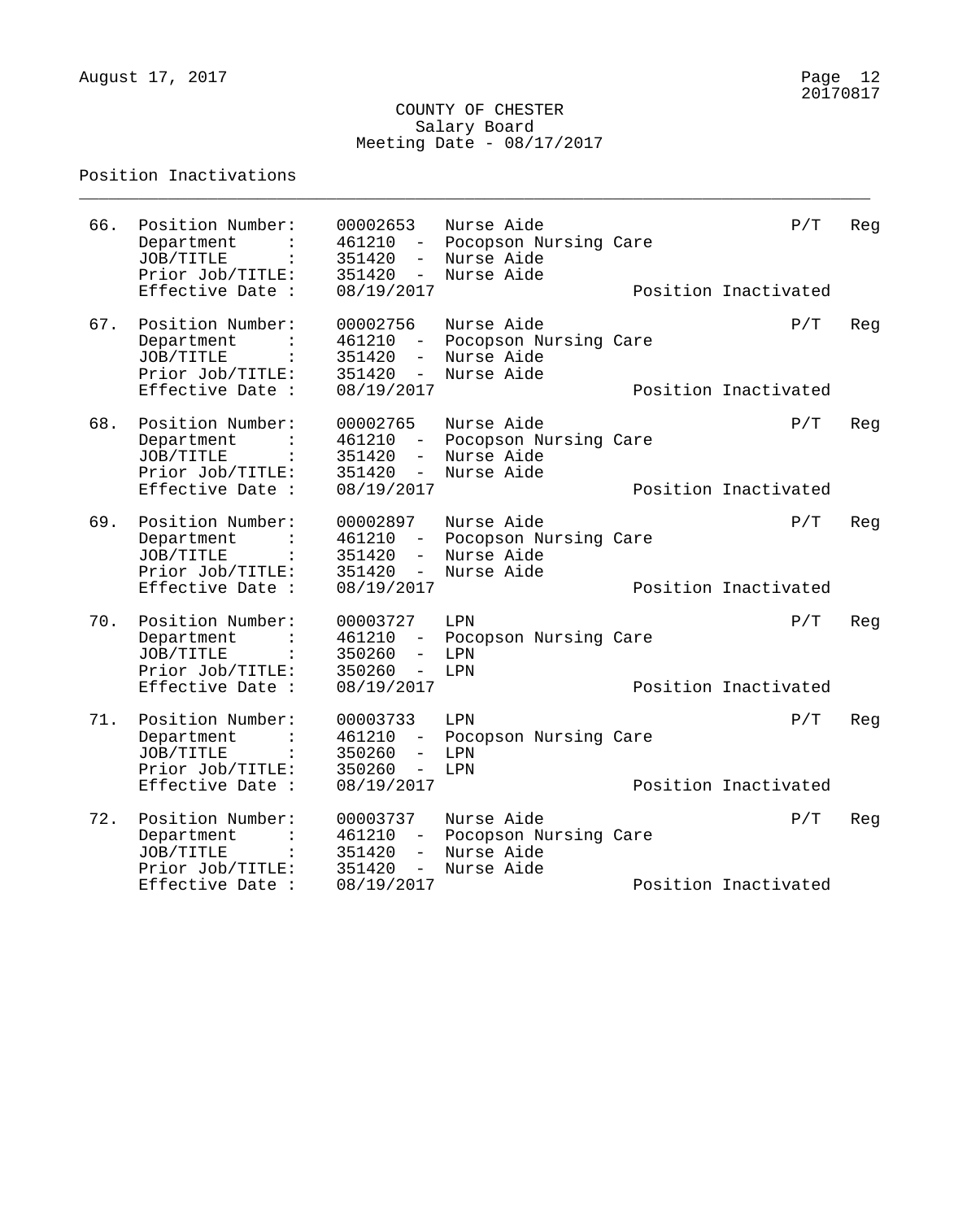August 17, 2017

#### COUNTY OF CHESTER Salary Board Meeting Date - 08/17/2017

\_\_\_\_\_\_\_\_\_\_\_\_\_\_\_\_\_\_\_\_\_\_\_\_\_\_\_\_\_\_\_\_\_\_\_\_\_\_\_\_\_\_\_\_\_\_\_\_\_\_\_\_\_\_\_\_\_\_\_\_\_\_\_\_\_\_\_\_\_\_\_\_\_\_\_\_\_\_\_\_

### Position Inactivations

| 73. | Position Number: | 00003979   | ProgCoord, Homeland Sec Grant<br>F/T<br>Reg |  |
|-----|------------------|------------|---------------------------------------------|--|
|     | Department       |            | 251300 - ES Emergency Management            |  |
|     | JOB/TITLE        |            | 040328 - ProgCoord, Homeland Sec Grant      |  |
|     | Prior Job/TITLE: |            | 040328 - ProgCoord, Homeland Sec Grant      |  |
|     | Effective Date : | 08/19/2017 | Position Inactivated                        |  |